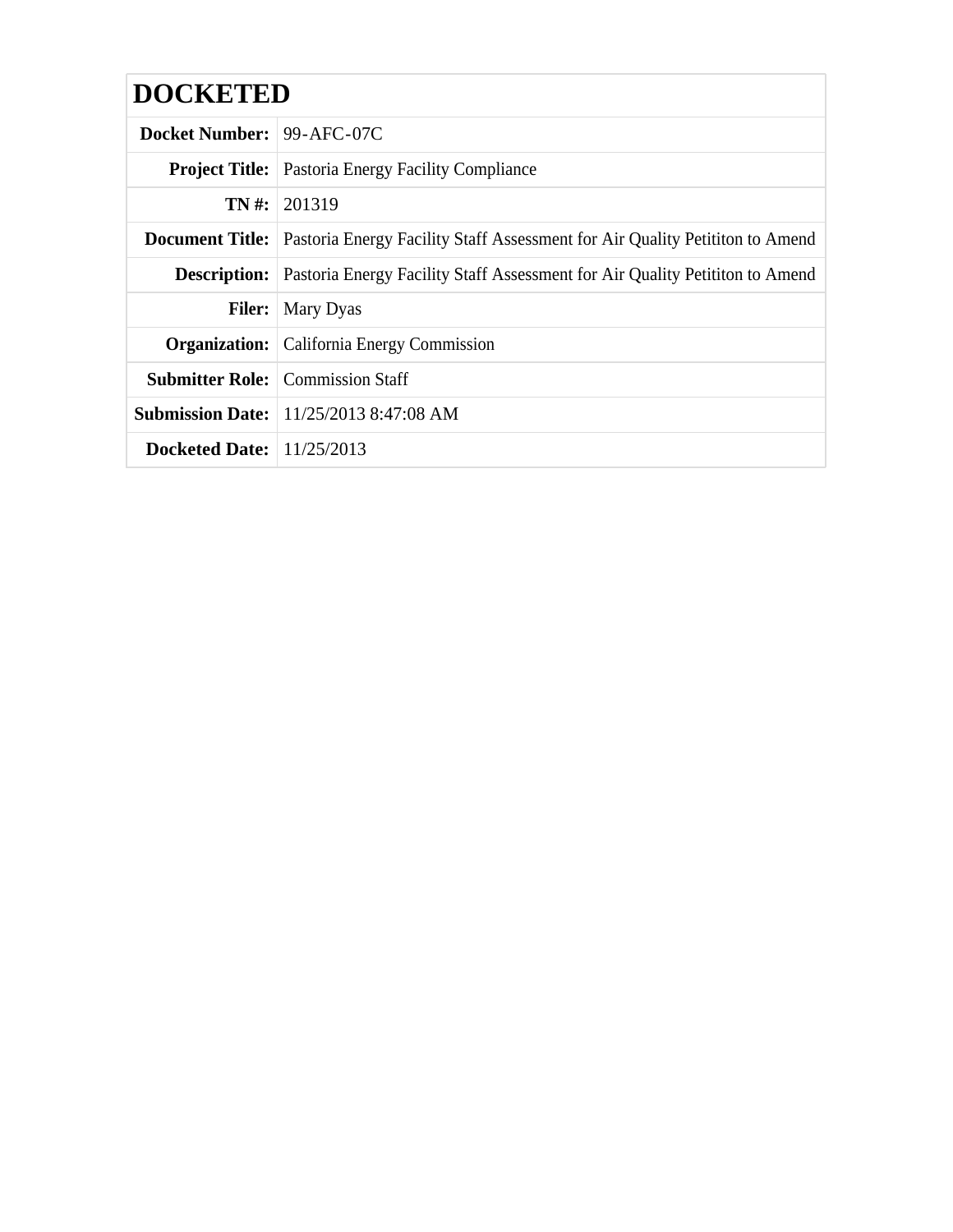| CALIFORNIA ENERGY COMMISSION |
|------------------------------|
| 1516 NINTH STREET            |
| SACRAMENTO. CA 95814-5512    |
| www.energy.ca.gov            |



|              | <b>SUBJECT: Pastoria Energy Facility Project (99-AFC-7C)</b> |
|--------------|--------------------------------------------------------------|
| <b>FROM:</b> | Mary Dyas, Compliance Project Manager                        |
| TO:          | <b>Interested Parties</b>                                    |
| <b>DATE:</b> | November 25, 2013                                            |

# **Staff Analysis of Proposed Modifications to AQ-16**

On September 27, 2013, Pastoria Energy Facility, LLC, filed a petition with the California Energy Commission to amend the Energy Commission Decision for the Pastoria Energy Facility (PEF) Project. Staff prepared an analysis of this proposed change, and a copy is enclosed for your information and review.

The PEF project is a 750-MW combined cycle power plant located approximately 30 miles south of the City of Bakersfield, in Kern County. The project was certified by the Energy Commission in December 2000, and began commercial operation in January 2003.

The proposed modifications will allow Pastoria Energy Facility, LLC to eliminate the one-hour carbon monoxide concentration limit of 25 ppm concentration for the natural gas-fired combustion turbine generators that becomes effective two hours after a turbine startup.

Energy Commission staff reviewed the petition and assessed the impacts of this proposal on environmental quality, public health and safety, and proposes a revision to existing condition of certification **AQ-16**. It is staff's opinion that, with the implementation of revised condition AQ-16, the project will remain in compliance with applicable laws, ordinances, regulations, and standards and that the proposed modifications will not result in a significant adverse direct or cumulative impact to the environment (Title 20, California Code of Regulations, Section 1769).

The amendment petition and staff's analysis has been posted on the Energy Commission's webpage at http://www.energy.ca.gov/sitingcases/pastoria/. The Energy Commission's Order (if approved) will also be posted on the webpage. Energy Commission staff intends to recommend approval of the petition at the January 15, 2014, Business Meeting of the Energy Commission.

Agencies and members of the public who wish to provide comments on the amendment petition or staff analysis are asked to submit their comments prior to December 24, 2013, using the Energy Commission's e-commenting feature by going to the Energy Commission's PEF webpage http://www.energy.ca.gov/sitingcases/pastoria/, and clicking on the "Submit e-Comment" link. A full name, e-mail address, comment title,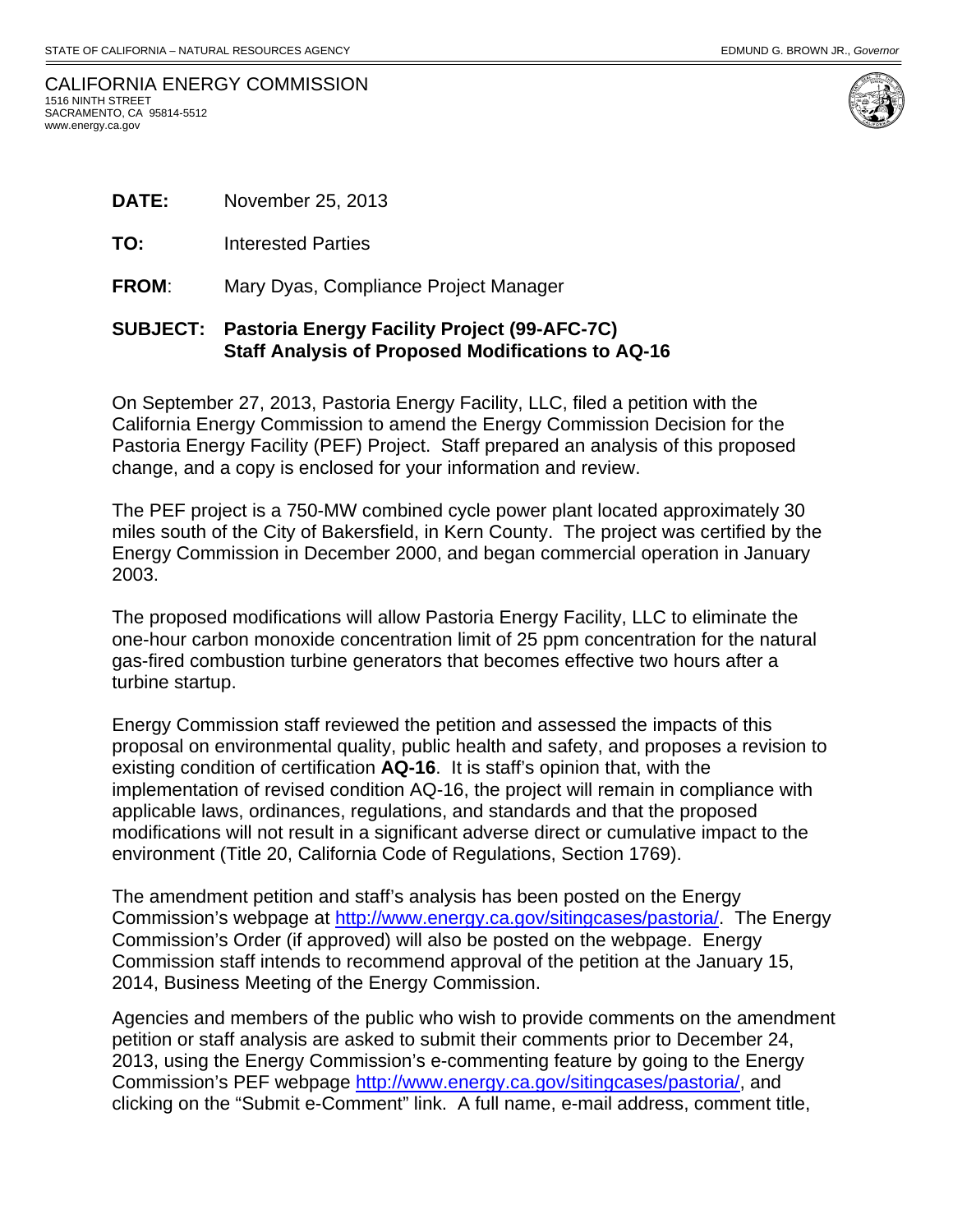and either a comment or an attached document (in the .doc, .docx, or .pdf format) are mandatory. After entering a challenge-response test used by the system to ensure that responses are generated by a human user and not a computer, click on the "Agree & Submit Your comment" button to submit the comment to the Energy Commission Dockets Unit. Written comments may also be mailed or hand delivered to:

> California Energy Commission Dockets Unit, MS-4 Docket No. 99-AFC-7C 1516 Ninth Street Sacramento, CA 95814-5512

All comments and materials filed with the Dockets Unit will become part of the public record of the proceeding.

If you have any questions, please contact Mary Dyas, Compliance Project Manager, at (916) 651-8891, or by fax to (916) 654-3882, or via e-mail at: mary.dyas@energy.ca.gov.

If you desire information on participating in the Energy Commission's amendment process, please contact the Energy Commission's Public Adviser's Office, at (916) 654- 4489 or toll free in California, at (800) 822-6228. The Public Adviser's Office can also be contacted via email at publicadviser@energy.ca.gov.

News media inquiries should be directed to the Energy Commission Media Office at (916) 654-4989, or by e-mail at mediaoffice@energy.state.ca.us.

**Enclosure** 

Mail to list #758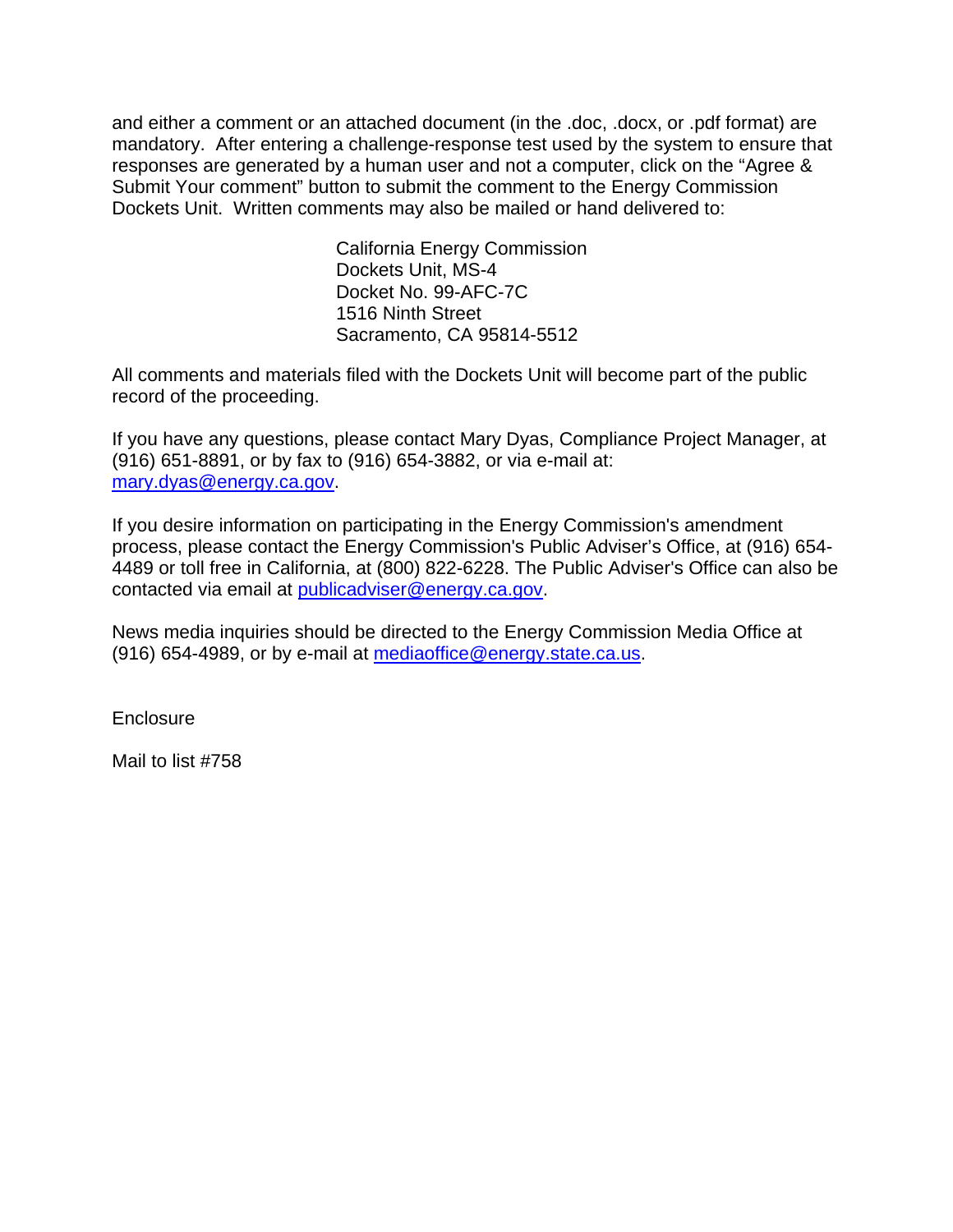## **PASTORIA ENERGY FACILITY (99-AFC-7C) Petition to Amend the Commission Decision EXECUTIVE SUMMARY**

Mary Dyas

#### **INTRODUCTION**

On September 27, 2013, the Pastoria Energy Facility, LLC, filed a petition with the California Energy Commission requesting to modify the Final Decision for the Pastoria Energy Facility (PEF). The 750-megawatt project was certified by the Energy Commission in December 2000, and began commercial operation in January 2003. The facility is located approximately 30 miles south of the City of Bakersfield**,** in Kern County. Staff has completed its review of all materials received.

The purpose of the Energy Commission's review process is to assess any impacts the proposed modifications would have on environmental quality and public health and safety. The process includes an evaluation of the consistency of the proposed changes with the Energy Commission's Final Decision (Decision), and if the project, as modified, will remain in compliance with applicable laws, ordinances, regulations, and standards (Title 20, Calif. Code of Regulations, section 1769).

This Staff Analysis contains the Energy Commission staff's evaluation of the affected technical area of Air Quality.

## **DESCRIPTION OF PROPOSED MODIFICATIONS**

The modification(s) proposed in the petition would eliminate the one-hour carbon monoxide (CO) concentration limit of 25 ppm concentration for the natural gas-fired combustion turbine generators that becomes effective two hours after a turbine startup. This change in Condition of Certification **AQ-16** would not have any significant impact on air quality, and no Laws, Ordinances, Regulations or Standards will change as a result of the proposed permit change.

## **NECESSITY FOR THE PROPOSED MODIFICATIONS**

During startups, CO emissions are elevated above normal, controlled levels while the gas turbine is being brought up to full load and the emissions control system becomes fully effective. The project owner has found that under cold start conditions, low-load CO emissions are higher than expected and the emission controls take longer than expected to reach full control efficiency. Therefore, CO emissions during some cold startups are higher and are elevated longer than the two hours anticipated when the Final Decision for the PEF was issued in December 2000. As a result, the gas turbine cannot consistently comply with the current hourly CO concentration limit that becomes effective two hours after a turbine startup. However, after 3 hours the requirement can be met while still keeping well below the 8-hour CO standard. This change is necessary because in the past the project could abort startup operations if concentrations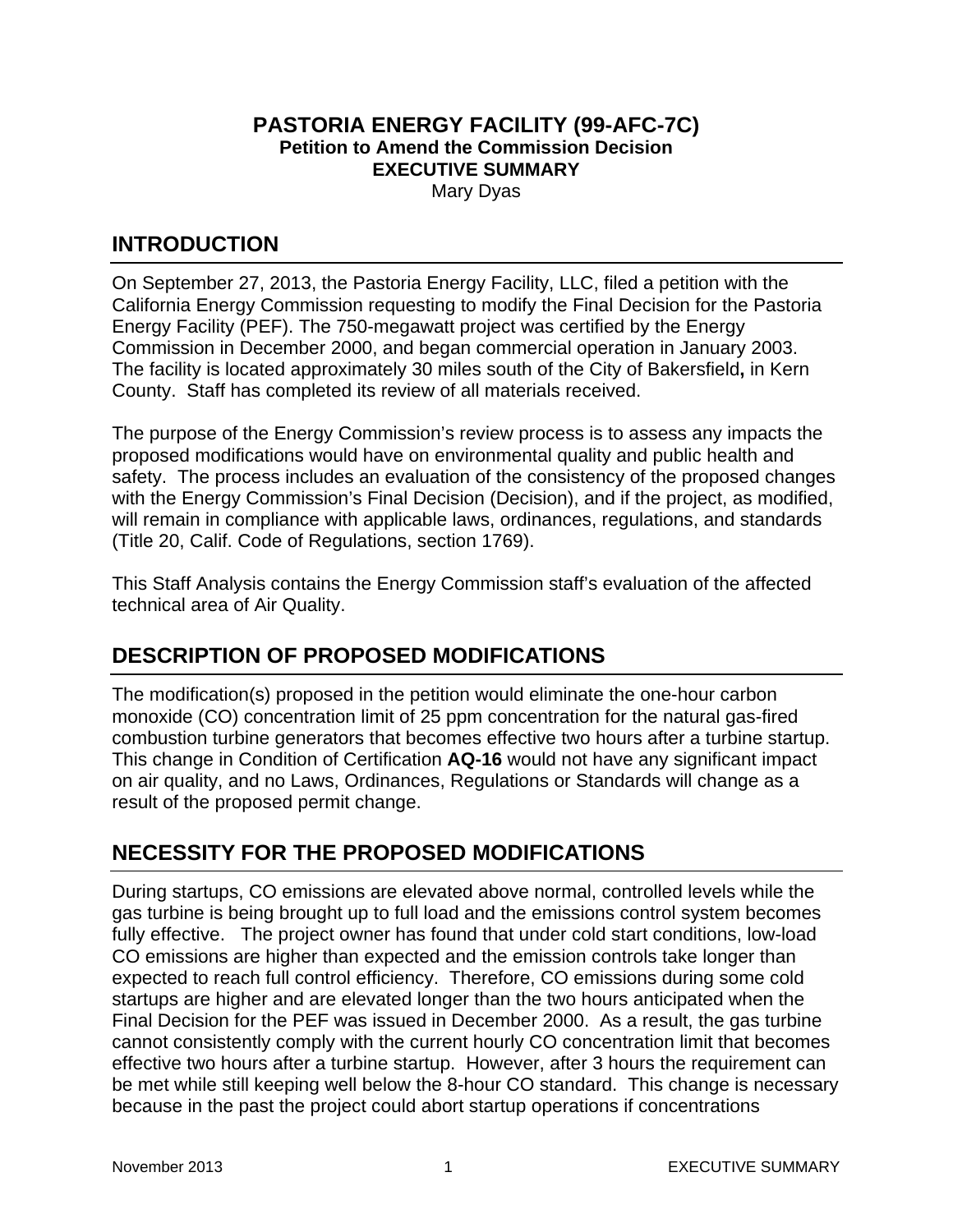approached the emission limits and the facility's new power purchase agreement does not allow this same flexibility.

### **STAFF'S ASSESSMENT OF THE PROPOSED PROJECT CHANGES**

The technical area of air quality contained in this Staff Analysis indicates recommended staff changes to the existing Final Decision and conditions of certification. Staff believes that by requiring the proposed changes to the existing condition **AQ-16**, the potential impacts of the proposed changes would be reduced to less than significant levels. A summary of staff's conclusions reached in each technical area are summarized in the following table. The details of the proposed condition changes can be found under the appropriate technical headings in this Staff Analysis.

|                                                | <b>STAFF RESPONSE</b>             |                                            |                         |  |  |
|------------------------------------------------|-----------------------------------|--------------------------------------------|-------------------------|--|--|
| <b>TECHNICAL AREAS REVIEWED</b>                | Technical<br>Area Not<br>Affected | No Significant<br>Environmental<br>Impact* | Process As<br>Amendment |  |  |
| <b>Air Quality</b>                             |                                   |                                            | X                       |  |  |
| <b>Biological Resources</b>                    | X                                 |                                            |                         |  |  |
| <b>Cultural Resources</b>                      | X                                 |                                            |                         |  |  |
| Geological Hazards & Resources                 | X                                 |                                            |                         |  |  |
| Hazardous Materials Management                 | X                                 |                                            |                         |  |  |
| <b>Facility Design</b>                         | X                                 |                                            |                         |  |  |
| <b>Land Use</b>                                | X                                 |                                            |                         |  |  |
| Noise and Vibration                            | X                                 |                                            |                         |  |  |
| <b>Paleontological Resources</b>               | X                                 |                                            |                         |  |  |
| <b>Public Health</b>                           | X                                 |                                            |                         |  |  |
| Socioeconomics                                 | X                                 |                                            |                         |  |  |
| Soil and Water Resources                       | X                                 |                                            |                         |  |  |
| <b>Traffic and Transportation</b>              | X                                 |                                            |                         |  |  |
| <b>Transmission Line Safety &amp; Nuisance</b> | X                                 |                                            |                         |  |  |
| <b>Transmission System Engineering</b>         | X                                 |                                            |                         |  |  |
| <b>Visual Resources</b>                        | X                                 |                                            |                         |  |  |
| <b>Waste Management</b>                        | X                                 |                                            |                         |  |  |
| <b>Worker Safety and Fire Protection</b>       | X                                 |                                            |                         |  |  |

#### **Executive Summary Table 1 Summary of Impacts to Each Technical Area**

\*There is no possibility that the modifications may have a significant effect on the environment and the modification will not result in a change or deletion of a condition adopted by the commission in the final decision or make changes that would cause the project not to comply with any applicable laws, ordinances, regulations, or standards (LORS) (20 Cal. Code Regs., § 1769 (a)(2)).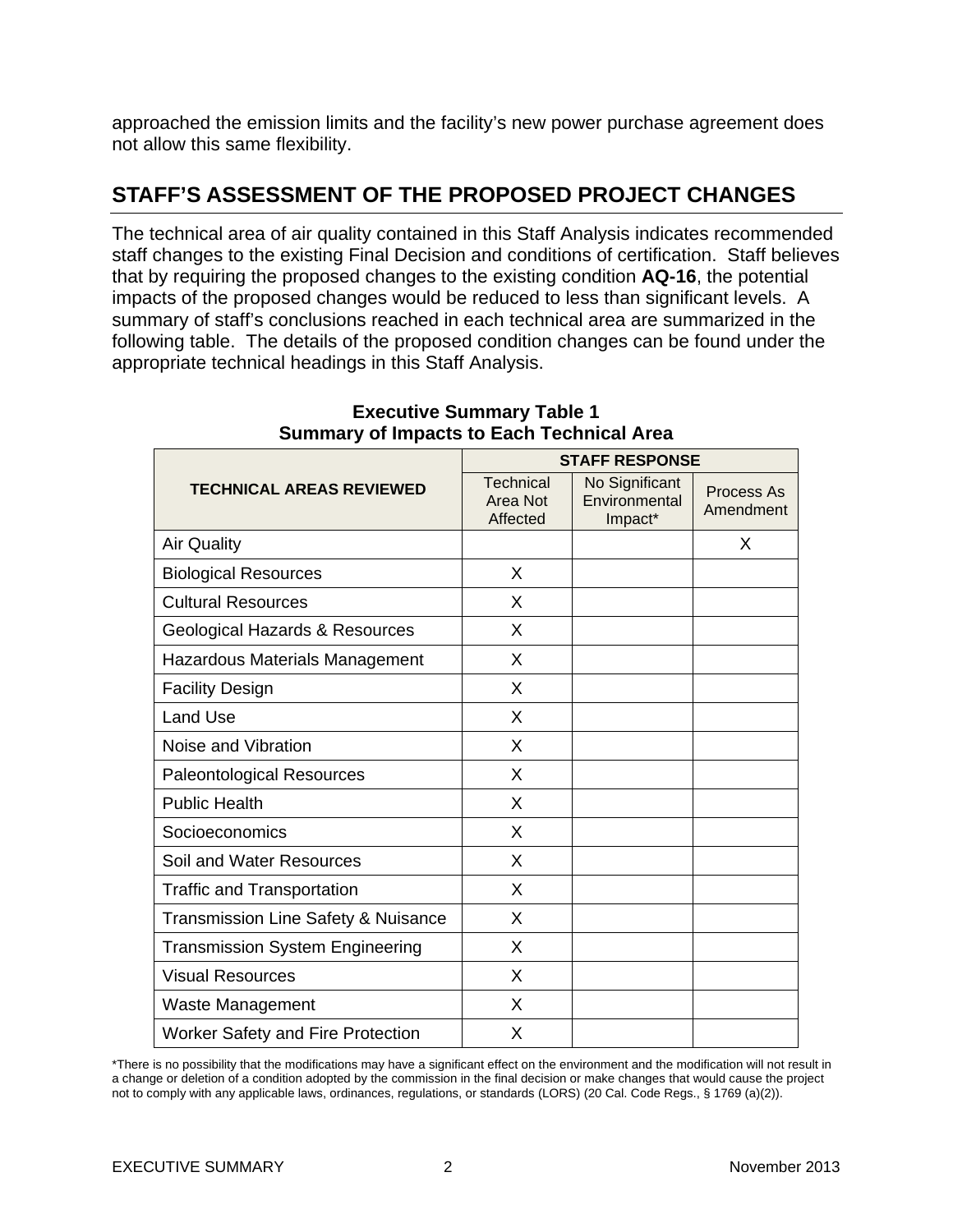Energy Commission technical staff reviewed the petition to amend for potential environmental effects and consistency with applicable laws, ordinances, regulations and standards (LORS). Staff has determined that the technical or environmental areas of Biological Resources, Cultural Resources, Facility Design, Geological and Paleontological Resources, Hazardous Materials Management, Noise and Vibration, Public Health and Safety, Traffic And Transportation, Transmission Line Safety and Nuisance, Transmission System Engineering, Visual Resources, Waste Management, And Worker Safety And Fire Protection are not affected by the proposed changes, and no revisions or new conditions of certification are needed to ensure the project remains in compliance with all applicable LORS.

Staff determined that the technical area of Air Quality would be affected by the proposed project change and has proposed a revised condition of certification in order to assure compliance with LORS and to reduce potential environmental impacts to a less than significant level.

#### **STAFF RECOMMENDATIONS AND CONCLUSIONS**

Staff concludes that the following required findings mandated by Title 20, section 1769(a)(3) of the California Code of Regulations can be made and will recommend approval of the petition to the Energy Commission:

- A. There will be no new or additional unmitigated significant environmental impacts associated with the proposed changes;
- B. The facility will remain in compliance with all applicable laws, ordinances, regulations and standards;
- C. The change will be beneficial to the project owner because it would eliminate the one-hour carbon monoxide (CO) concentration limit of 25 ppm concentration for the natural gas-fired combustion turbine generators that becomes effective two hours after a turbine startup.
- D. There has been a substantial change in circumstances since the Energy Commission certification justifying the changes.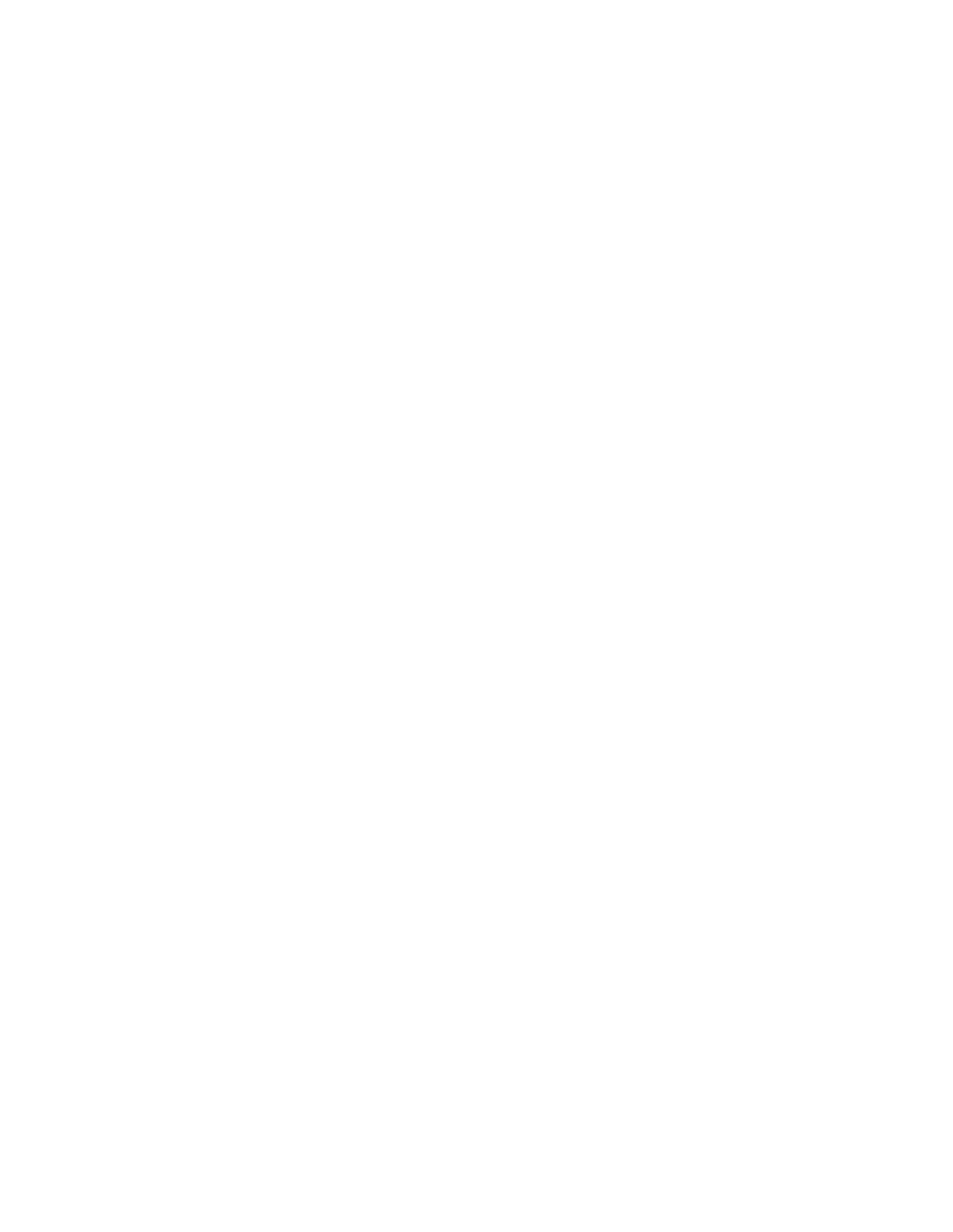#### **PASTORIA ENERGY FACILITY (99-AFC-7C) Petition to Amend the Commission Decision AIR QUALITY**  Joseph Hughes

#### **INTRODUCTION**

On September 27, 2013, the Pastoria Energy Facility, LLC, filed a petition to amend the California Energy Commission Decision (CEC 2000) to eliminate the one-hour carbon monoxide (CO) concentration limit of 25 parts per million (ppm) for the natural gas-fired combustion turbine generators (CTGs) that becomes effective two hours after initiation of a turbine startup (SJVAPCD Rule 4703) for the Pastoria Energy Facility (PEF).

The 750 megawatt (MW) project was certified by the Energy Commission on December 21, 2000. PEF is located on 30 acres at the Tejon Ranch, which is located about 30 miles south of Bakersfield and about 6.5 miles east of Interstate 5 near the base of Tehachapi Mountains. PEF is a combined cycle generating facility that includes three natural gas-fired F-class CTGs, three heat recovery steam generators, two steam turbine generators, two cooling towers, and associated support equipment. The project is located in the San Joaquin Valley and within the boundaries of the San Joaquin Valley Air Pollution Control District (SJVAPCD).

## **LAWS, ORDINANCES, REGULATION, AND STANDARDS (LORS) - COMPLIANCE**

All previously analyzed laws, ordinances, regulations, and standards (LORS) continue to apply to the project and the proposed change does not trigger any additional air quality LORS. However, the requested modification did require a Certificate of Conformity (SJVAPCD 2013a) from SJVAPCD to determine compliance with Rule 4703.

The SJVAPCD Certificate of Conformity confirmed that the proposed action does not result in any physical change to equipment or change in the hours of operation, production or utilization rate, method of operation or any New Source Review (NSR) required emission limit. The language requested to be deleted is redundant to and out of date with current NSR and Rule 4703 emissions requirement relating to startup.

An application for permit amendment was filed with the SJVAPCD on April 15, 2013. The SJVAPCD issued an Authority to Construct (ATC) permit August 20, 2013 demonstrating that the proposed changes comply with all applicable LORS. This ATC permit would become applicable only if the Energy Commission approves this amendment request.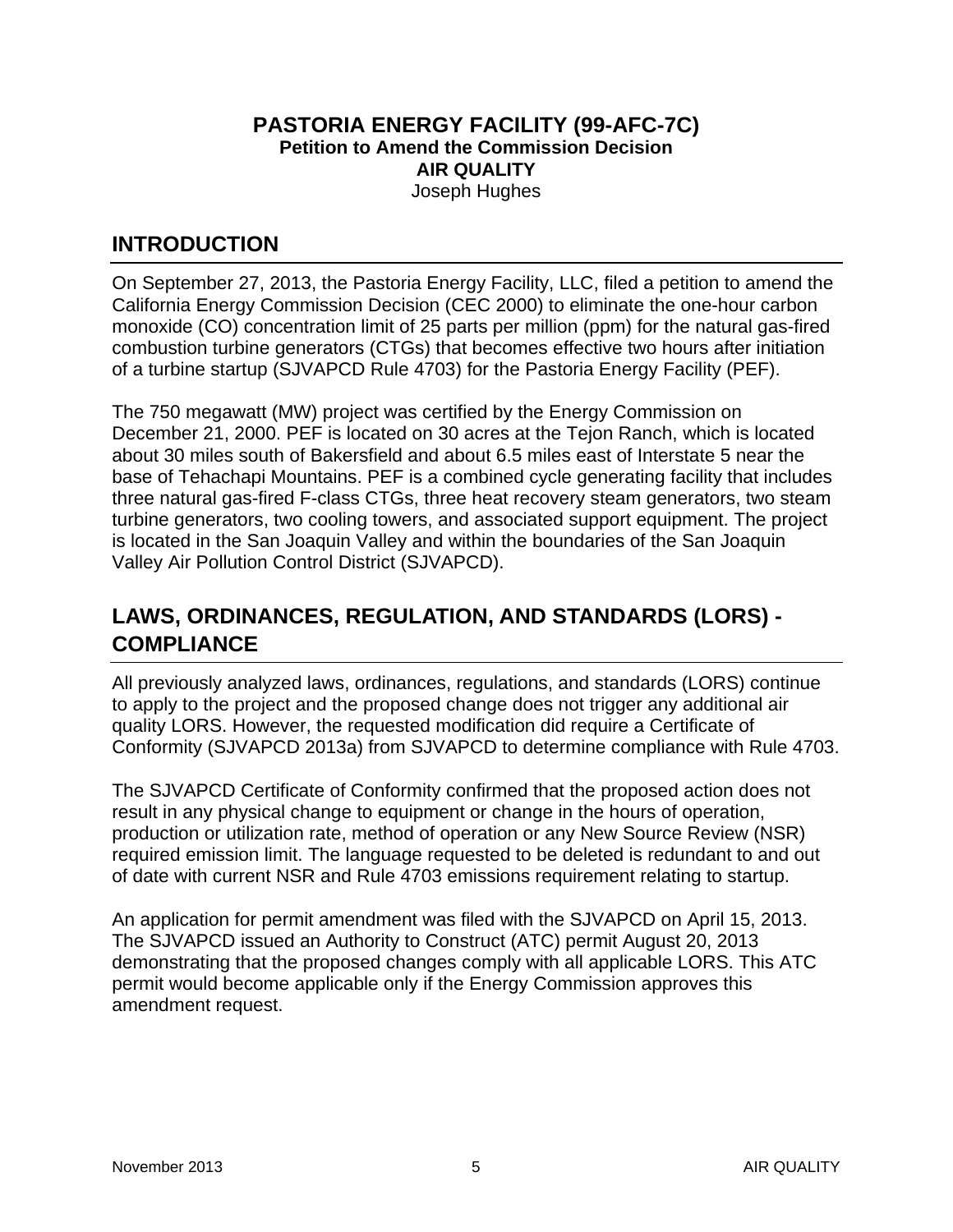### **SETTING**

In 2004, the PEF prepared an ambient air quality impact assessment for carbon monoxide (CO) during cold startups to assess the project's impacts relative to the state and national ambient air quality standards (AAQS/NAAQS). This assessment was approved by the SJVAPCD and the US Environmental Protection Agency (USEPA). The current requested modification does not change the assumptions used to analyze the project's 1-hour CO impacts; however, the requested modification does slightly change the assumptions that were used to assess the project's impacts relative to the 8-hour CO AAQS and NAAQS.

Background concentrations of CO remain well below AAQS and NAAQS, and all of California remains in attainment for CO. The worst case 8-hour average CO background concentrations at the nearest monitoring station (Bakersfield – Golden State Highway) declined from 8,818 ( $\mu$ g/m<sup>3</sup>) (1996-1998) as presented in the Final Commission Decision to  $1,622$  ( $\mu$ g/m<sup>3</sup>) (2010-2012) as provided by the Air Resources Board (ARB) historical data (http://www.arb.ca.gov/adam/topfour/topfour1.php).

#### **BACKGROUND**

SJVAPCD Rule 4703 states that, except during startup or shutdown periods, the CTG shall not exceed the CO concentration limit of 25 ppm at 15%  $O<sub>2</sub>$  and that the duration of each startup or each shutdown shall not exceed two hours. The rule further states that an owner or operator may submit an application for a Permit to Operate condition to allow more than the duration of time specified for each transitional operation (e.g. startup or shutdown) for review and approval by the Energy Commission, SJVAPCD, and EPA.

The Final Commission decision allows a three hour startup at 1,235 pounds per hour (lb/hr) of CO; however it also limits CO concentrations to 25 ppm within two hours after initiation of a turbine startup. PEF is requesting that the CO concentration limit in Condition of Certification **AQ-16** be removed. The requested modification does not alter any existing Best Available Control Technology (BACT), hourly, daily or annual emission limits (SJVAPCD 2013a). PEF has indicated that under cold ambient air startup conditions, low-load CO emissions are higher than expected and the emission controls take longer than expected to reach full control efficiency. Therefore, CO emissions during some cold startups are higher and are elevated longer than the two hours anticipated in the Final Commission Decision. As a result, the gas turbine cannot consistently comply with Rule 4703. There have been no exceedances of this concentration limit, because historically the PEF facility would abort startup operations if concentrations approached Rule 4703 emission limits. However, the facility's new power purchase agreement (PPA) does not allow this same flexibility, which has resulted in the requested modification.

The current permits for the three CTGs have conditions of certification that define startup periods and limit the maximum allowable CO emissions during these periods, in addition to limiting maximum allowable CO emissions during steady state operations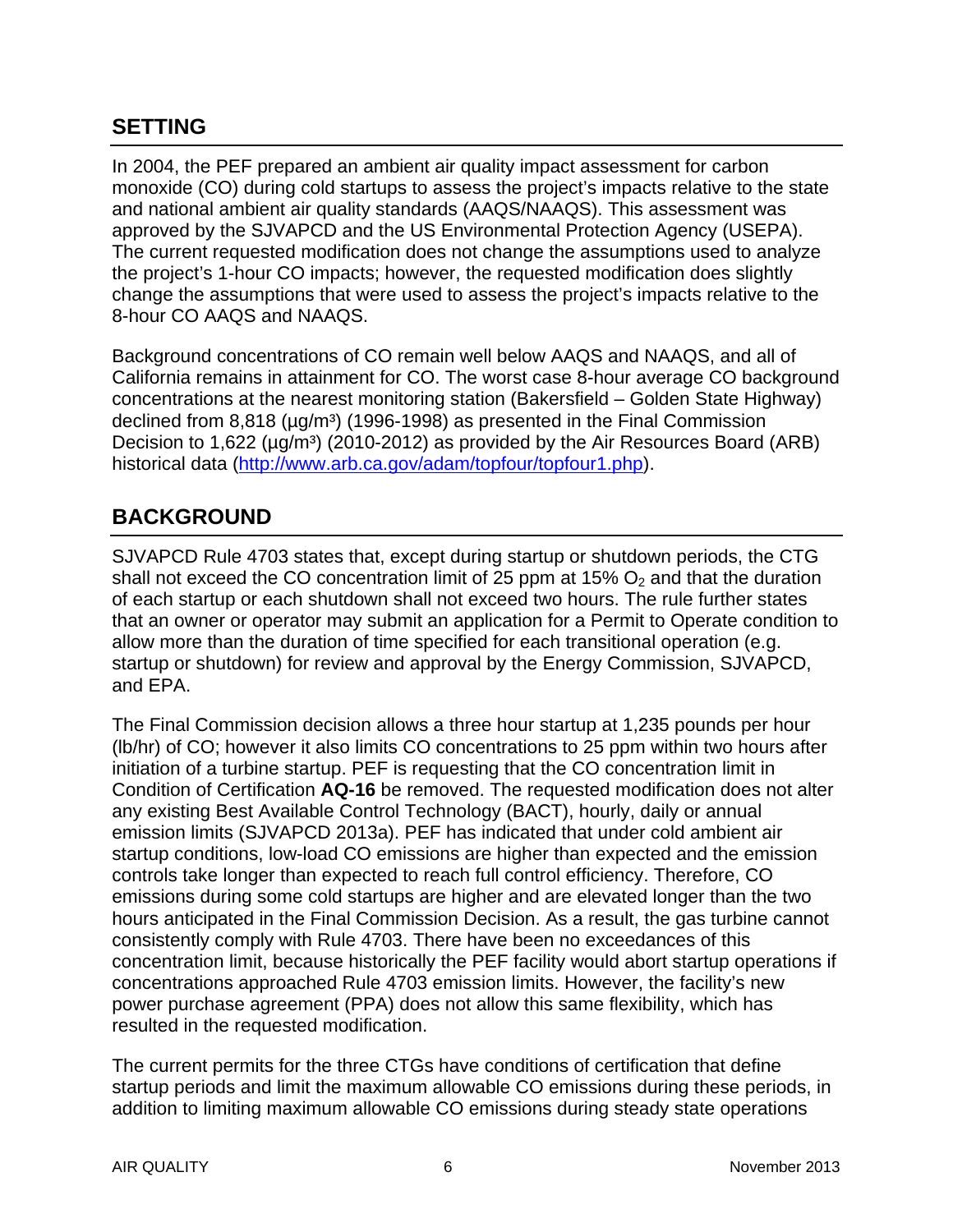(See Relevant Conditions of Certification section below). Condition of Certification **AQ-12** limits startup and shutdown durations to three hours and one hour, respectively, Condition of Certification **AQ-15** limits CO startup emissions to 1,235 lb/hr, and Condition of Certification **AQ-17** limits steady state CO emissions to 24.92 lb/hr and 6 ppm @ 15% O2. Condition of Certification **AQ-16** is a redundant condition that limits CO concentrations to 25 ppm two hours after turbine initial firing and PEF is requesting this language be removed.

## **RELEVANT CONDITIONS OF CERTIFICATION**

The following Conditions of Certification are presented as background information to support this staff assessment.

**AQ-12** Startup is defined as the period beginning with turbine initial firing until the unit meets the lb/hr and ppmv emission limits in condition 17. Shutdown is defined as the period beginning with initiation of turbine shutdown sequence and ending with cessation of firing of the gas turbine engine. Duration of startup and shutdown shall not exceed three hours and one hour, respectively, per occurrence. [District Rule 2201 and 4001]

**AQ-13** Only one of CTGs S-3636-1, 2 or 3 shall be in startup at any one time. [District Rule 2201]

**AQ-15** During startup or shutdown CGT exhaust emissions shall not exceed any of the following: NOx (as NO2) - 130 lb., VOC — 273 lb. or CO -1235 lb., in any one hour. [District Rule 2201]

**AQ-16** By two hours after turbine initial firing, CTG exhaust emissions shall not exceed any of the following: NOx (as NO2) - 12.2 ppmv  $@$  15% O2 and CO - 25 ppmv  $@$  15% O2. [District Rule 4703]

**AQ-17** Emission rates from the CTG, except during startup and/or shutdown, shall not exceed any of the following: NOx (as NO2) - 17.03 lb/hr and 2.5 ppmvd @ 15% O2, VOC - 3.8 lb/hr and 2.0 ppmvd @ 15% O2, CO - 24.92 lb/hr and 6 ppmvd @ 15% O2, ammonia - 10 ppmvd @15%O2. NOx (as NO2) emission limit is a one-hour average. Ammonia emission limit is a twenty-four hour rolling average. All other emission limits are three-hour rolling averages. [District Rules 2201, 4001, and 4703]

## **ANALYSIS**

 In 2004, the worst case CO emissions increases were modeled such that, on any given day, one turbine would be in startup mode at 60% load and the remaining two turbines would be operating in steady state at 100% load (**AQ-13** limits one CTG to startup mode at any one time). The results from the 2004 modeling analysis can be used as a basis for calculating the potential impact relative to the 8-hour CO standard associated with the proposed increase in allowable CO emissions resulting from removal of the 25 ppm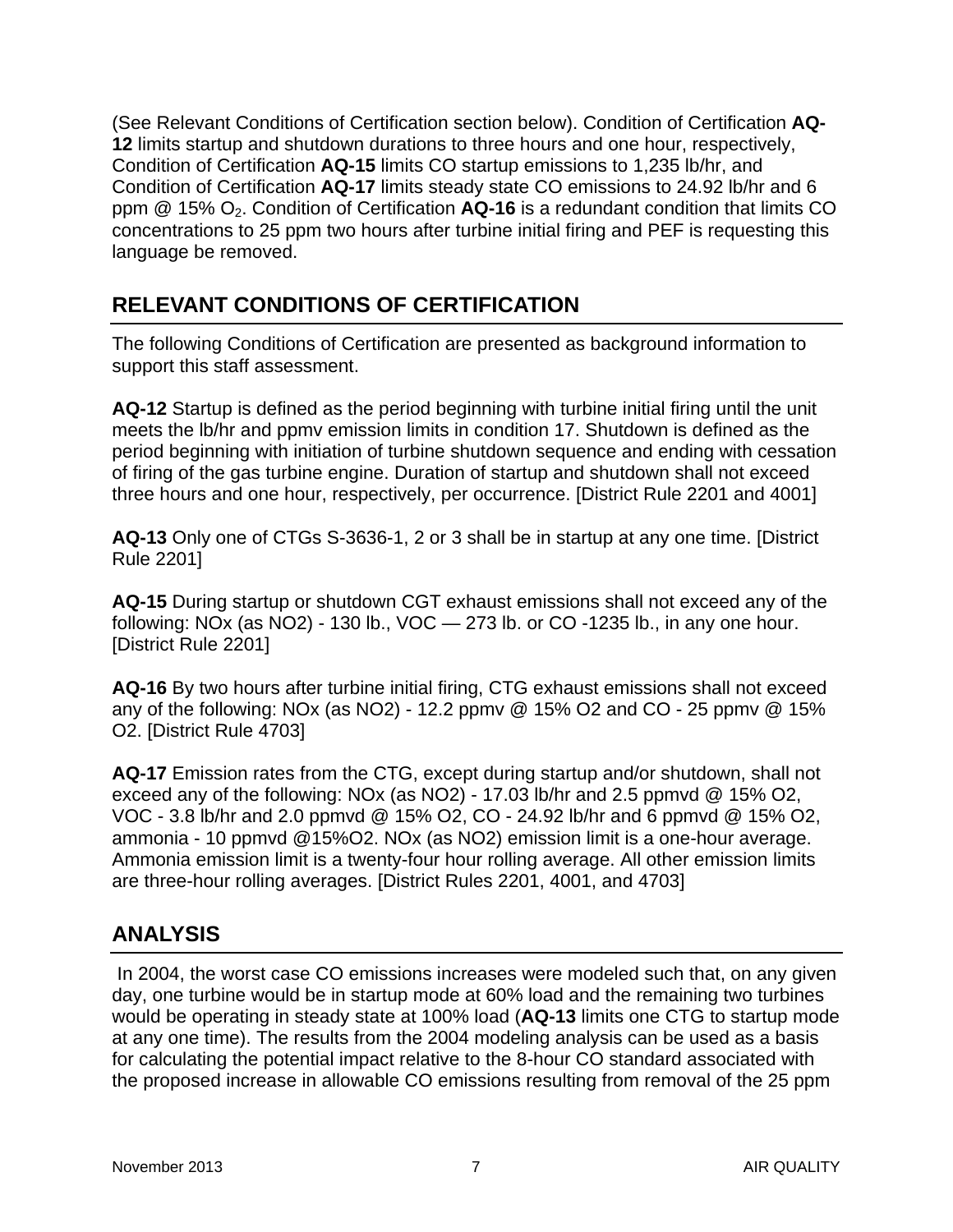CO concentration limit effective two hours after initial firing of the CTG using linear extrapolation (SJVAPCD 2013a).

The 2004 modeling analysis estimated an impact relative to the 8-hour CO AAQS of 301 micrograms per cubic meter ( $\mu q/m<sup>3</sup>$ ) using an emission rate of 337.3 lb/hr. The 8hour emission rate of 337.3 lb/hr was derived by calculating two hours at 1,235 lb/hr (**AQ-15**), one hour at 25 ppmv (**AQ-16**), and five hours at the maximum hourly CO emission rate of 24.92 lb/hr (**AQ-17**).

The current requested 8-hour emission rate resulting from the deletion of the 25 ppm CO concentration limit effective two hours after initial fire of the CTG (**AQ-16**) is used to evaluate the impacts relative to the 8-hour CO AAQS is 478.3 lb/hr. The 478.3 lb/hr emission rate was derived by calculating three hours at 1,235 lb/hr (**AQ-12** and **AQ-15**) and five hours at the maximum hourly CO emission rate of 24.92 lb/hr (**AQ-17**). Using linear extrapolation the current requested facility impact is calculated to be  $427 \ (\mu g/m^3)$ . The results are provided below in **Air Quality Table 1**.

**Air Quality Table 1 Maximum Modeled Impacts for Requested Modification** 

| <b>Pollutant</b> | Averaging<br>Time | 2004<br><b>Modeling</b><br><b>Facility</b><br>Impact<br>$(\mu g/m^3)$ | Current<br><b>Request</b><br><b>Facility</b><br>Impacta,c<br>$(\mu g/m^3)$ | <b>Background</b> <sup>b</sup><br>$(\mu g/m^3)$ | <b>Total</b><br>Impact<br>$(\mu g/m^3)$ | <b>AAQS</b><br>$(\mu g/m^3)$ | <b>Percent of</b><br><b>Standard</b> |
|------------------|-------------------|-----------------------------------------------------------------------|----------------------------------------------------------------------------|-------------------------------------------------|-----------------------------------------|------------------------------|--------------------------------------|
| CО               | 8-hour            | 301                                                                   | 427                                                                        | 1,622                                           | 2,049                                   | 10,000                       | 20%                                  |

Source:

a. PEF 2013, SJVAPCD 2013a, and staff calculations.

b. ARB, Air Quality Data Statistics (http://www.arb.ca.gov/adam/welcome.html). Accessed October 2013.

Notes:

c. CO - 478.3 (lb/hr) / 337.3 (lb/hr) = 1.42, 1.42 x 301 ( $\mu$ g/m<sup>3</sup>) = 426.83 ( $\mu$ g/m<sup>3</sup>).

## **CONCLUSIONS AND RECOMMENDATIONS**

Staff recommends approval of the proposed project modification. The requested modification would not change any hourly, daily, or annual emission limits. The project would continue to comply with applicable laws, ordinances, regulations, and standards (LORS). The proposed project modification would not cause any significant impacts to ambient air quality standards.

## **PROPOSED MODIFICATIONS TO CONDITIONS OF CERTIFICATION**

The following Condition of Certification would be amended in the Final Commission Decision for the Pastoria Energy Facility. Strikethrough is used to indicate deleted language and **bold underline** for new language.